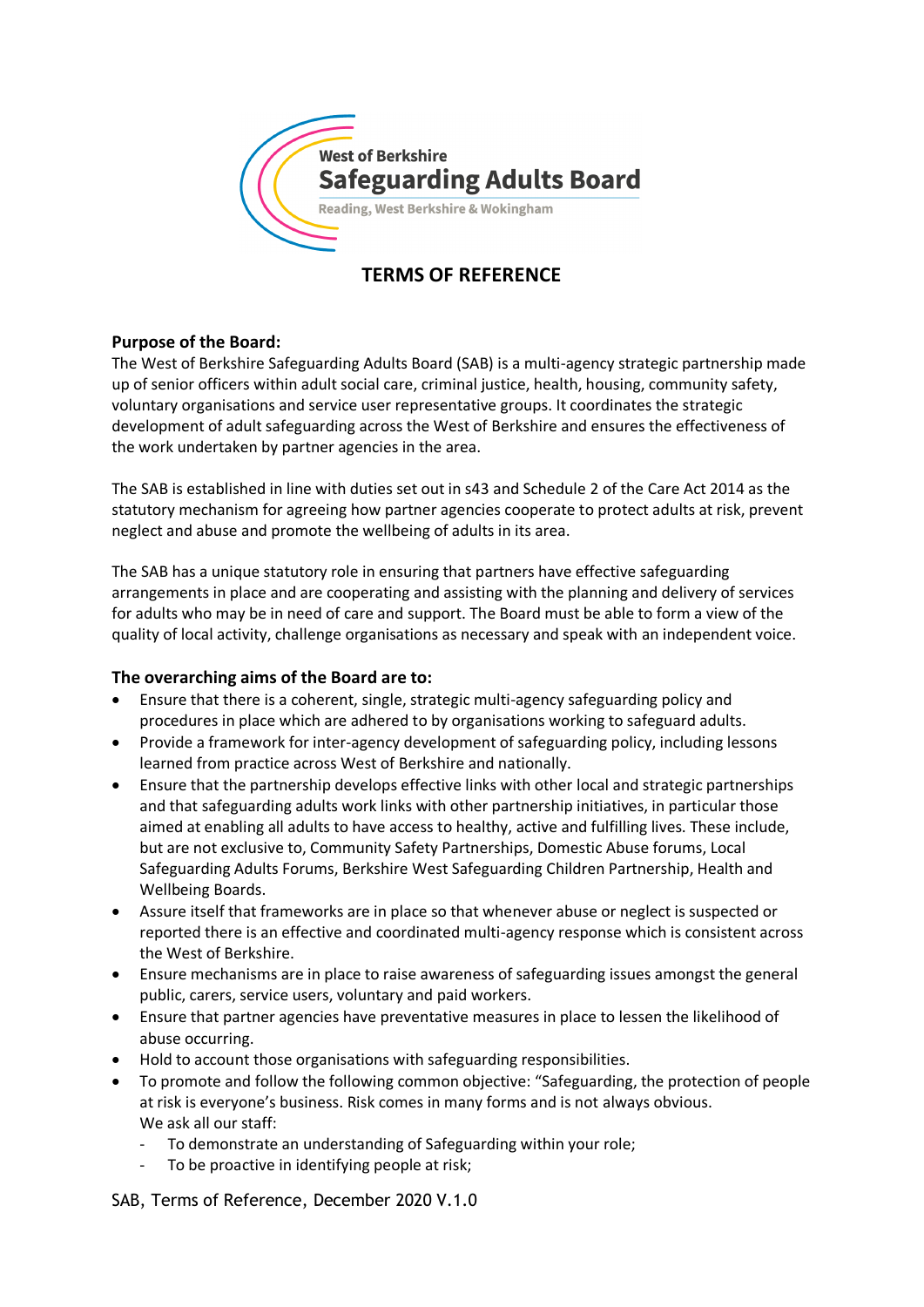- To take responsibility, assess and take positive action to keep people safe;
- To fully report and refer, both internally and to relevant partner agencies.

#### **Core Duties**

The core duties of the SAB are set out in chapter 14 of the Care Act Guidance, issued under s78 Care Act 2014 which requires that SABs:

- Publish a Strategic Plan for each financial year detailing how it will meet its main objectives and what the members will do to achieve this.
- Publish an Annual Report detailing what the SAB has done during the year to achieve its main objectives and what each member has done to implement its Strategic Plan. The Annual Report will also set out the findings of any Safeguarding Adults Review completed during the year and the subsequent actions arising from the reviews.
- Conduct any Safeguarding Adults Reviews, in accordance with s44 Care Act.

#### **Functions of the Board**

#### **The Safeguarding Adults Board will work to:**

- Raise public awareness of adult abuse, neglect and safeguarding adults work, including an understanding of the right of every person to live their life free from abuse and exploitation.
- Hold partners to account and gain assurance of the effectiveness of their arrangements for safeguarding adults.
- Determine its arrangements for peer review and self-audit.
- Establish mechanisms for developing policies and strategies for protecting adults which should also take account of the views of adults who have needs for care and support, their families, advocates and carer representatives.
- Assure itself that preventative strategies to reduce instances of abuse and neglect are developed by member organisations.
- Support the development of effective communication mechanisms within and between other strategic partnership boards across the West of Berkshire in order to share information and deliver a consistent approach for all service users.
- Assure itself that safeguarding matters are embedded into the commissioning of all services.
- Ensure that multi-agency training is developed and delivered in accordance with a workforce development strategy and agreed standards, so that staff and volunteers have the appropriate knowledge to confidently carry out their roles in accordance with safeguarding requirements.
- Identify mechanisms for monitoring and reviewing the implementation and impact of policy and training.
- Analyse and review the safeguarding activities of agencies through consistent and timely data collection.
- Ensure mechanisms are in place to include the voices of service users and carers within the safeguarding process across all agencies.
- Undertake Safeguarding Adults Reviews (SAR) in line with agreed criteria and processes; share the findings and lessons to be learned from any SAR across partner agencies and monitor the progress made by organisations or individuals towards completing recommendations made from a SAR.
- Identify and disseminate to agencies and individuals, best practice in prevention and investigation, by learning from local and national policy and research, national and local reviews.
- Establish a number of key subgroups and task groups to undertake specific activities on behalf of the Board. These groups to be reviewed and updated as appropriate.
- Co-ordinate a local response to national research in matters relating to safeguarding adults.
- Evidence how SAB members have challenged one another.
- Ensure that learning through SARs and Audits is embedded across the partnership.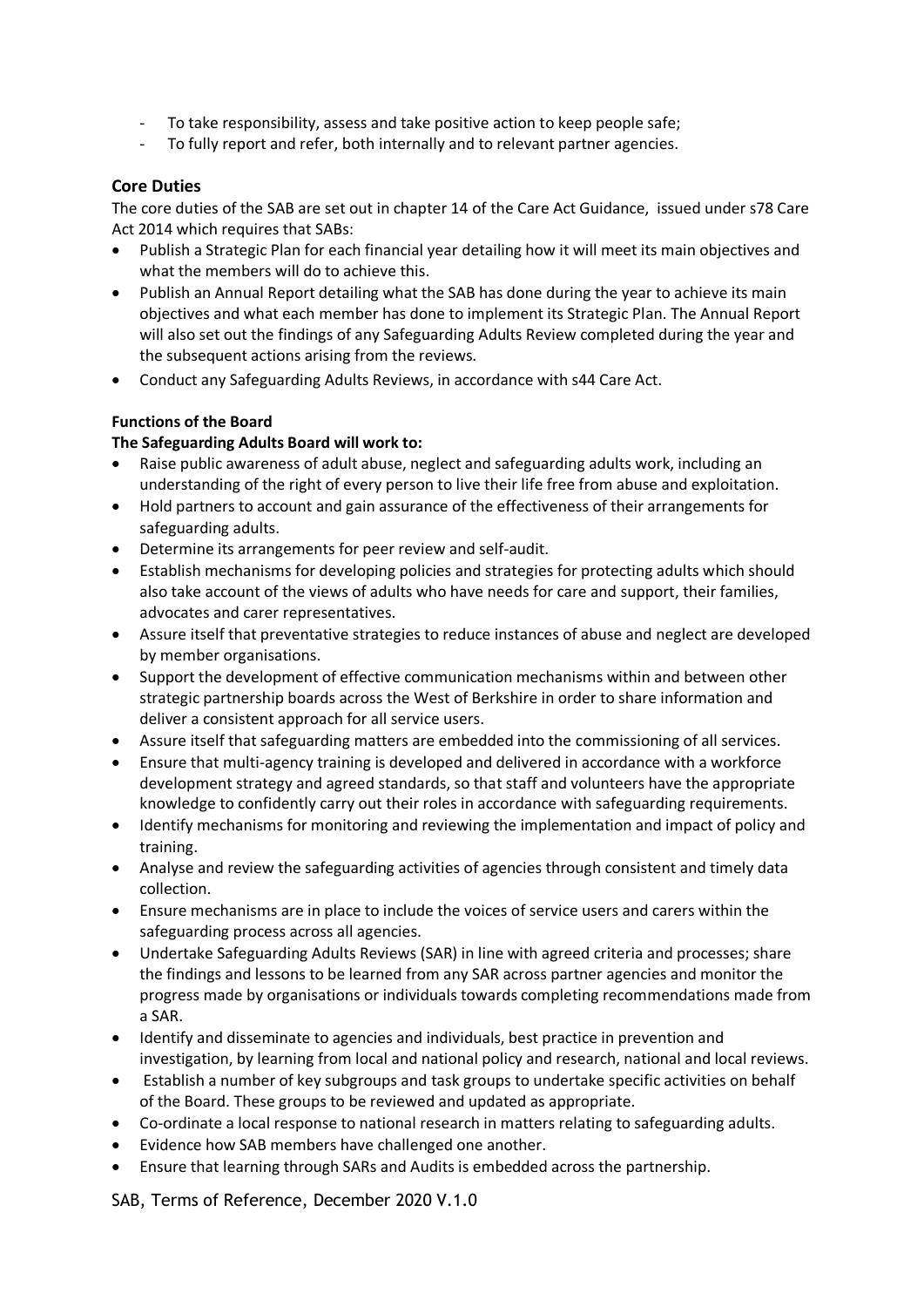# **Membership**

Core membership of the Board is as follows:

- Clinical Commissioning Groups (CCGs)
- Berkshire Healthcare Foundation Trust (BHFT)
- Emergency Duty Service (EDS)
- Reading Borough Council (RBC) $<sup>1</sup>$ </sup>
- Royal Berkshire Fire and Rescue Service (RBFRS)
- Royal Berkshire NHS Foundation Trust (RBFT)
- South Central Ambulance Service, Berkshire Division (SCAS)
- Thames Valley Police (TVP)
- West Berkshire District Council (WBDC) $<sup>1</sup>$ </sup>
- Wokingham Borough Council (WBC)<sup>1</sup>

The following members are virtual panel members who will attend Board meetings when there are items on the agenda specific to their areas:

- Thames Valley Community Rehabilitation Company
- NHS England Thames Valley Area Team
- National Probation Service
- Legal Representative
- Community Safety Partnerships

The following members are invited to attend the Board, but are able to attend if and when they feel that the agenda is appropriate to their organisations.

- Healthwatch Reading
- Healthwatch Wokingham
- Healthwatch West Berkshire
- Reading Voluntary Action
- Involve Community Wokingham
- Volunteer Centre West Berkshire

There is a specific subgroup for these organisations which is held on a six monthly basis.

The Board meetings are chaired by an Independent Chair.

Membership may alter according to current circumstances, legislation and political agendas.

The Lead Members for Adult Social Care are politically accountable for ensuring the local authorities fulfil their legal responsibilities for safeguarding and promoting the welfare of adults and should provide the political leadership needed for the effective co-ordination of work with other agencies with safeguarding responsibilities and should be a 'participant observer' member of the SAB. As such, the Lead Member will attend meetings as an observer when the meeting is held in their area, receive all written reports, engage in discussions, ask questions and seek clarity, but will not be part of the decision-making process and thus will have the independence to challenge when necessary from a well-informed position.

Members of the Board should have sufficient authority within their organisation to take strategic and operational decisions. Members should be able to speak for their organisations with authority on policy and practice matters; have a strategic role in relation to safeguarding and promoting the

1

<sup>&</sup>lt;sup>1</sup> Adult Social Care, Housing

SAB, Terms of Reference, December 2020 V.1.0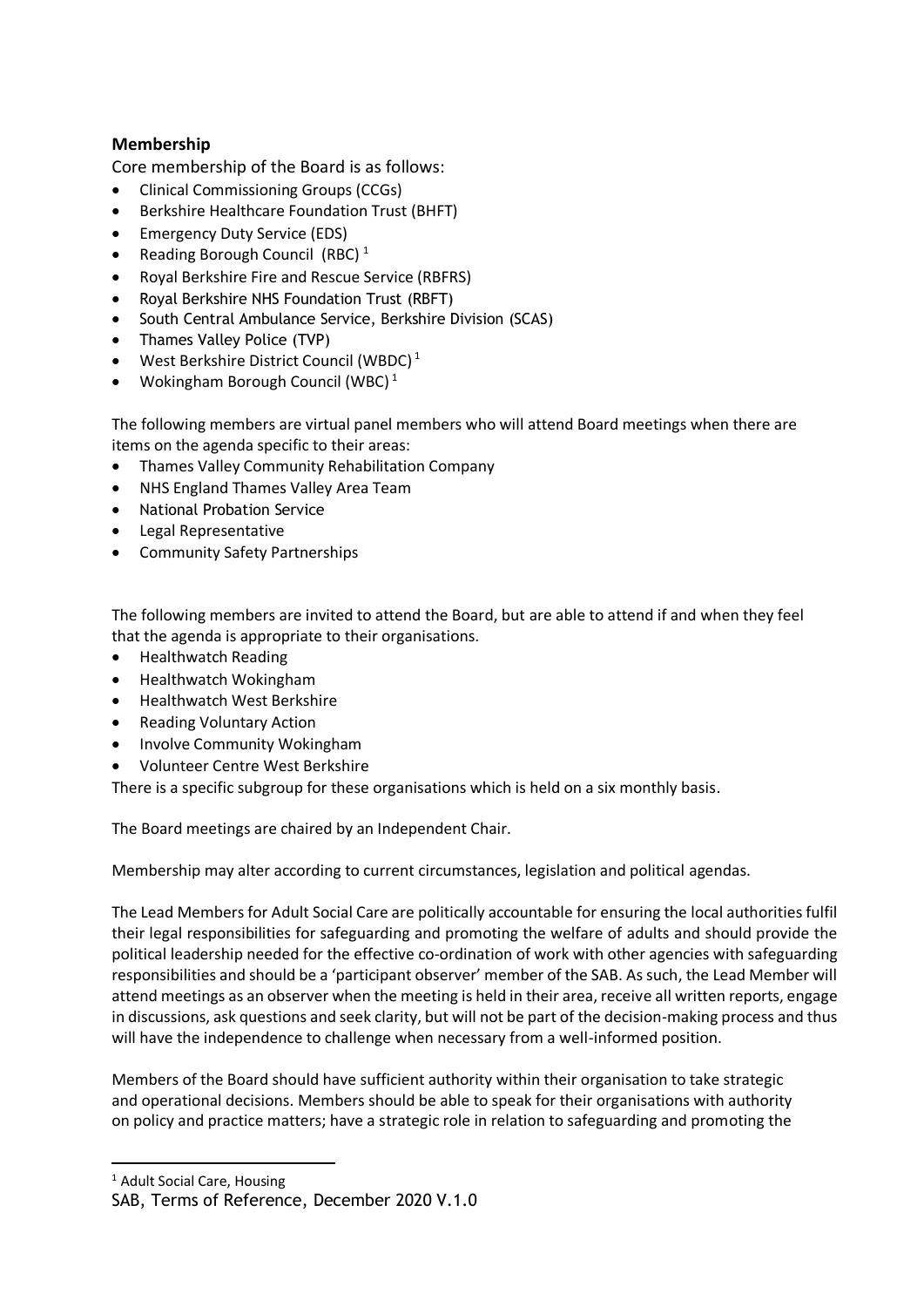wellbeing of adults within their organisation and have the authority to hold their agency or organisation to account, precipitating and influencing change where appropriate.

Members of the Board are accountable to their respective management Boards. If members wish to submit a confidential item for the agenda, the individual must make clear to the Business Manager that it is a confidential item and agree how it is to be presented.

If there is any possibility of conflict of interest, the Board member should declare their interests to the Board Chair.

To be quorate the Board meetings requires at least five members, representing at least four separate agencies, to be quorate. This quorum should always include either the Independent Chair or Business Manager. No decisions can be made without the meeting being quorate.

Core Members are required to attend 75% of Board meetings, attendance will be monitored by the SAB.

#### **Links with other Boards**

The Board is working towards established links with the following Groups/Boards; common priorities will be identified for joint working approaches to meet the required outcomes:

- Community Safety Partnership, West Berkshire a representative for both Boards is on the distribution lists.
- Community Safety Partnership, Reading a representative for both Boards is on the distribution lists.
- Community Safety Partnership, Wokingham a representative for both Boards is on the distribution lists.
- Health and Wellbeing Board, West Berkshire The SAB Chair will present the SAB Annual Report to the Boards, opportunities for joint working will be identified and implemented.
- Health and Wellbeing Board, Reading The SAB Chair will present the SAB Annual Report to the Boards; opportunities for joint working will be identified and implemented.
- Health and Wellbeing Board, Wokingham– The SAB Chair will present the SAB Annual Report to the Boards, opportunities for joint working will be identified and implemented.
- Berkshire West Safeguarding Children Partnership minutes, business plans and annual reports are shared as standard between the Boards.

#### **Subgroups of the Board and their Purpose**

All subgroup are required to set an action plan to deliver the outcomes within the business plan, providing clear measures for success. Subgroup chairs and West Berkshire lead for the Policies and Procedures group, will meet on a quarterly basis, with the Independent Chair and Business Manager; to discuss business plan progress and to ensure that the Subgroups are working together effectively.

#### **Performance and Quality**

- To set an action plan to deliver the outcomes within the business plan
- Provide an interface with the Pan Berkshire 'Policy and Procedure' group
- Develop a range of mechanisms for measuring outcomes in respect of assuring the SAB about the effectiveness of safeguarding activity in practice, including implementation of Action Plans from SARs and trends being identified through data reporting
- Oversee performance and data quality of all safeguarding activity across the area
- Develop and maintain a framework, which ensures there are effective and accountable quality performance indicators and monitoring systems in place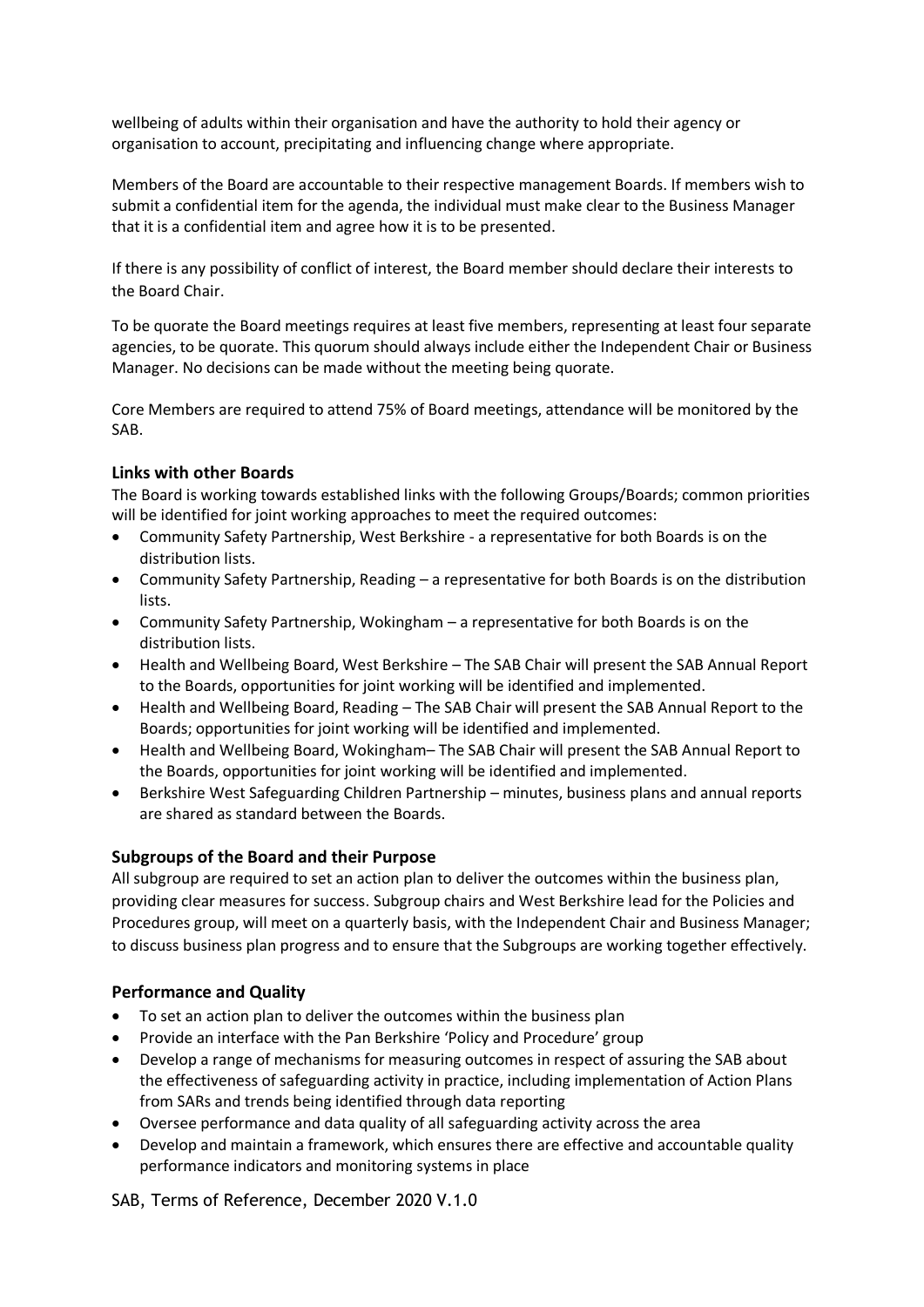- Produce regular reports to the SAB, which ensures a consistent approach and good quality of safeguarding provision is maintained across all partner agencies
- Consider trends in safeguarding activity and share these with the SAB and the other subgroups for them to support relevant work, as required

# **Learning and Development**

- Ensure that the Berkshire Multi-agency Safeguarding Adults Policy and Procedures are used within training.
- Develop and regularly review the training standards.
- Promote best practice and support the Board to raise awareness of safeguarding adults through training.
- Provide advice and guidance to support a range of learning solutions to meet identified learning needs.

# **Communication and Publicity**

- Improve communication from and to the Board and establish a consistent approach across the West of Berkshire.
- Raise the profile of Board, its function and purpose.
- Improve engagement with a wider range of stakeholders, service users and carers on behalf of the Board.
- Assure the Board that partners are aware of the need to promote awareness and that opportunities are taken to prevent abuse.

# **Safeguarding Adults Review Panel**

- Develop a range of options/models for undertaking SARs
- Consider all requests for SARs
- Where it is agreed a SAR is required to agree the most effective and proportionate type of SAR to commission
- Commission, manager and monitor any reviews
- Keep the SAB informed of any reviews
- Share Action Plans from reviews with SAB and with relevant

# **Policy and Procedures – Berkshire wide**

The Policy and Procedures Sub Group has the responsibility for undertaking the development and review of Policy and Procedures by:

- Considering suggested changes to the "Berkshire Multi Agency Adult Safeguarding Policy & Procedures";
- Approving draft/update Board Safeguarding policies/guidance and procedures which will be sent to the four Boards for final ratification and adoption;
- Addressing gaps in the "Berkshire Multi Agency Adult Safeguarding Policy & Procedures";
- Considering the implications of changes to national policy guidance and legislation;
- Considering recommendations arising from local and national serious case reviews, domestic homicide reviews and Safeguarding Adults Reviews;
- Ensuring Making Safeguarding Personal is embedded in the "Berkshire Multi Agency Adult Safeguarding Policy & Procedures";
- Ensuring the "Berkshire Multi Agency Adult Safeguarding Policy & Procedures" is subject to appropriate equality impact assessment;
- Presenting policy and procedures to the four SABs in Berkshire for agreement and adoption;